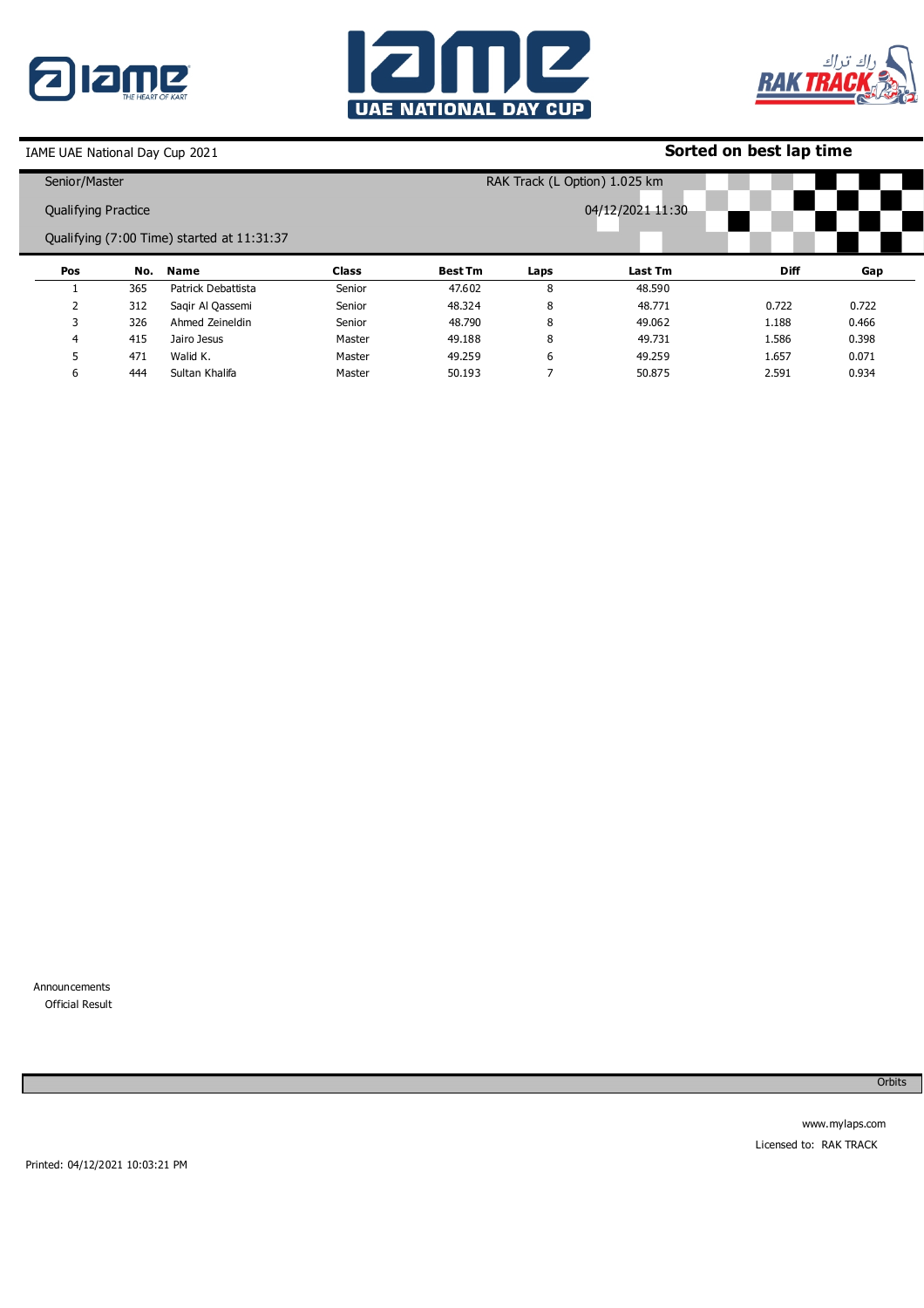





**Sorted on Laps**

| Senior/Master |     |                                    |              |      | RAK Track (L Option) 1.025 km |                 |        |             |  |  |
|---------------|-----|------------------------------------|--------------|------|-------------------------------|-----------------|--------|-------------|--|--|
| Heat          |     |                                    |              |      | 04/12/2021 12:45              |                 |        |             |  |  |
|               |     | Race (13 Laps) started at 12:48:08 |              |      |                               |                 |        |             |  |  |
| Pos           | No. | Name                               | <b>Class</b> | Laps | <b>Best Tm</b>                | <b>Total Tm</b> | Gap    | <b>Diff</b> |  |  |
|               | 365 | Patrick Debattista                 | Senior       | 13   | 47.342                        | 11:26.334       |        |             |  |  |
| 2             | 312 | Sagir Al Qassemi                   | Senior       | 13   | 48.083                        | 11:36.490       | 10.156 | 10.156      |  |  |
| 3             | 326 | Ahmed Zeineldin                    | Senior       | 13   | 48.467                        | 11:44.941       | 8.451  | 18.607      |  |  |
| 4             | 415 | Jairo Jesus                        | Master       | 13   | 48.932                        | 11:49.078       | 4.137  | 22.744      |  |  |
| 5             | 471 | Walid K.                           | Master       | 13   | 48.904                        | 11:50.253       | 1.175  | 23.919      |  |  |
| 6             | 444 | Sultan Khalifa                     | Master       | 13   | 49.069                        | 11:51.813       | 1.560  | 25.479      |  |  |

Announcements 0 Official Result

| <b>Margin of Victory</b> | Avg. Speed | <b>Best Lap Tm</b> | <b>Best Speed</b> | Best Lap by              |        |
|--------------------------|------------|--------------------|-------------------|--------------------------|--------|
| 10.156                   | 69.893     | 47.342             | 77.943            | 365 - Patrick Debattista |        |
|                          |            |                    |                   |                          | Orbits |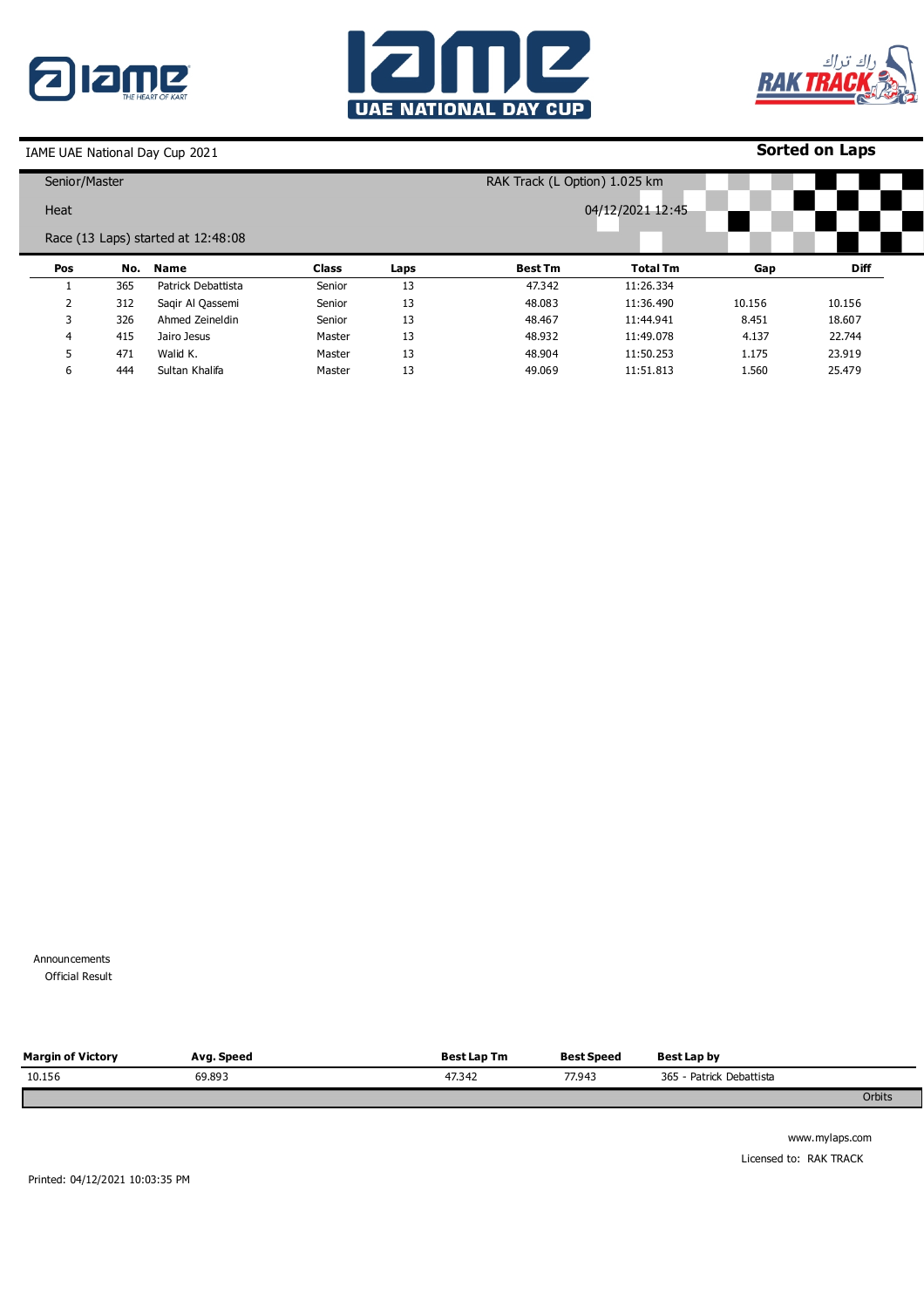





## **Sorted on Laps**

| Senior/Master  |     |                                    |              |      | RAK Track (L Option) 1.025 km |                 |         |             |  |  |
|----------------|-----|------------------------------------|--------------|------|-------------------------------|-----------------|---------|-------------|--|--|
| Pre-Final      |     |                                    |              |      | 04/12/2021 15:00              |                 |         |             |  |  |
|                |     | Race (16 Laps) started at 15:03:08 |              |      |                               |                 |         |             |  |  |
| Pos            | No. | <b>Name</b>                        | <b>Class</b> | Laps | <b>Best Tm</b>                | <b>Total Tm</b> | Gap     | <b>Diff</b> |  |  |
|                | 365 | Patrick Debattista                 | Senior       | 16   | 47.087                        | 13:48.078       |         |             |  |  |
| $\overline{2}$ | 312 | Sagir Al Qassemi                   | Senior       | 16   | 47.677                        | 13:59.465       | 11.387  | 11.387      |  |  |
| 3              | 326 | Ahmed Zeineldin                    | Senior       | 16   | 47,822                        | 14:00.900       | 1.435   | 12,822      |  |  |
| 4              | 415 | Jairo Jesus                        | Master       | 16   | 48.633                        | 14:15.176       | 14.276  | 27.098      |  |  |
| 5              | 444 | Sultan Khalifa                     | Master       | 16   | 49.349                        | 14:25.280       | 10.104  | 37,202      |  |  |
| <b>DNF</b>     | 471 | Walid K.                           | Master       | 4    | 49.100                        | 4:27.692        | 12 Laps | <b>DNF</b>  |  |  |

Announcements **Official Result** 

| <b>Margin of Victory</b> | Avg. Speed | <b>Best Lap Tm</b> | <b>Best Speed</b> | Best Lap by              |        |
|--------------------------|------------|--------------------|-------------------|--------------------------|--------|
| 11.387                   | 71.298     | 47.087             | 78.366            | 365 - Patrick Debattista |        |
|                          |            |                    |                   |                          | Orbits |